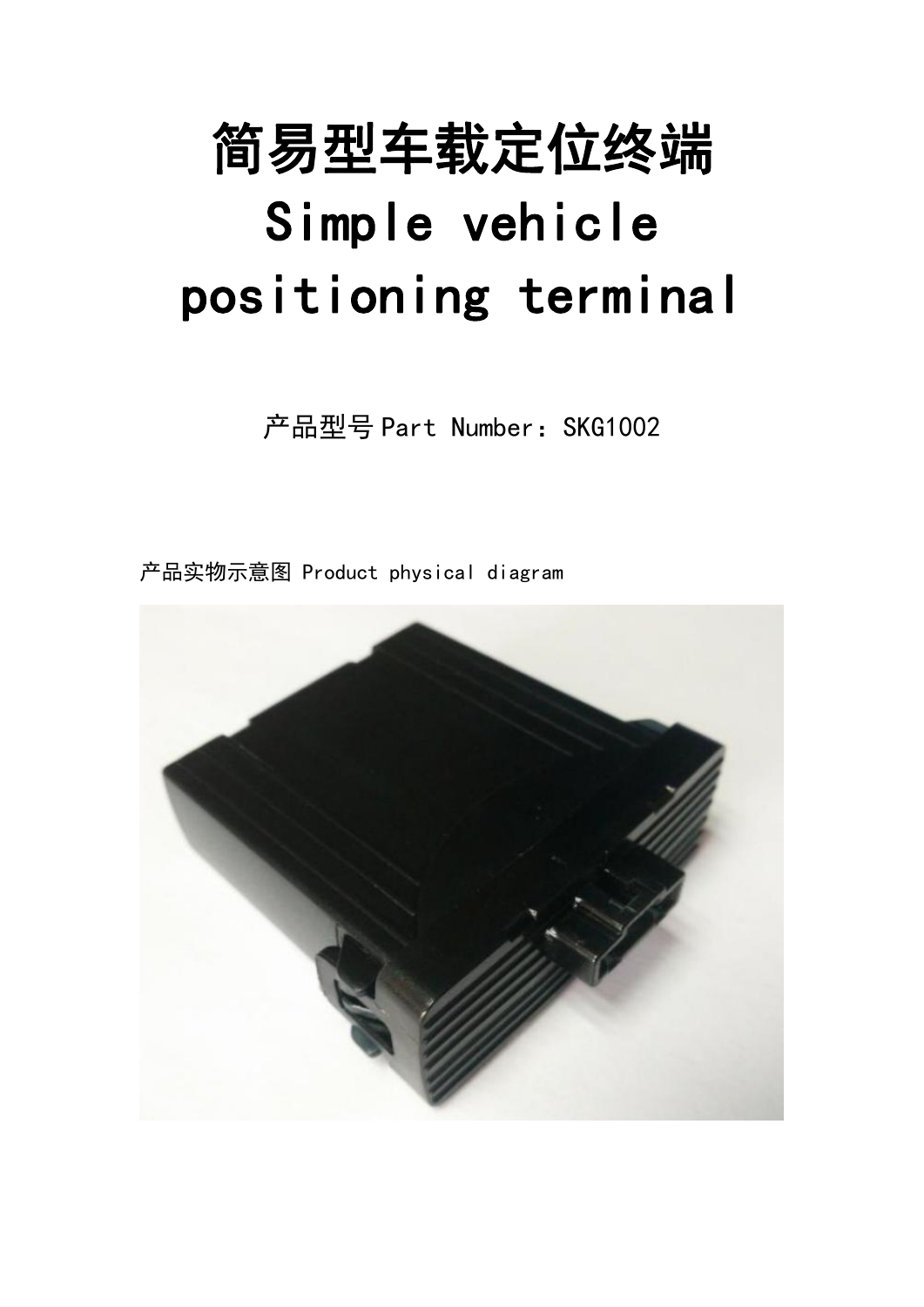# 一.产品配置清单 Product configuration list

### 标配清单 List

| 序号             | 名称 Name              | 数量  | 单位   | 备注 Remark          |  |
|----------------|----------------------|-----|------|--------------------|--|
| No.            |                      | Qty | Unit |                    |  |
|                | SKG1002 主机 Host      |     | 台    |                    |  |
| $\overline{2}$ | 保修卡 Warranty Card    |     | 张    |                    |  |
| 3              | 合格证 Certificate of   |     | 张    |                    |  |
|                | conformity           |     |      |                    |  |
| 4              | 包装盒 Packing box      |     | 个    |                    |  |
| 5              | 魔术贴 Velcro           |     | 张    |                    |  |
| 6              | 6pin 电源线 Power cable | -1  | 条    | 带保险 With insurance |  |
| 7              | 扎带 Tie               | 2   | 条    |                    |  |

注明:以上为整套产品的标准配置清单,以上范围之外的配件均需额外支付费用

Note: The above is the standard configuration list of the whole product, and the accessories outside the above range need to pay extra 选配清单:Optional list:

| 序号  | 名称 Name       | 数量  | 单位   | 备注 Remark                           |
|-----|---------------|-----|------|-------------------------------------|
| No. |               | Qty | Unit |                                     |
|     | 继电器 Relay     |     | 不    | 可用于输出控制 Can be used for             |
|     |               |     |      | output control                      |
| 2   | SOS 按钮 Button |     | 个    | 用户低触发检测汇报                           |
|     |               |     |      | User low trigger detection report   |
| 3   | 蜂鸣器 buzzer    |     | 不    | 可选配用作超速报警蜂鸣提示                       |
|     |               |     |      | Optional to be used as an overspeed |
|     |               |     |      | alarm buzzer                        |
|     |               |     |      |                                     |

# 二、接口定义 Interface Definition



| alarm          | buzzer |                      |
|----------------|--------|----------------------|
| 线序             | 线色     | 定义                   |
|                | 红 色    | 源<br>电<br>正<br>Power |
|                | Red    | positive             |
| $\overline{2}$ | 黑 色    | 电源地 GND              |
|                | Black  |                      |
| 3              | 色<br>8 | ACC 检 测 线<br>ACC     |
|                | White  | control line         |
| 4              | 黄 色    | 输出控制线 0utput         |
|                | Yello  | control line         |
|                | W      |                      |
| 5              | 棕<br>色 | 高<br>检<br>测<br>High  |
|                | Brown  | Detection            |
| 6              | 蓝 色    | 低检测 Low detection    |
|                | Blue   |                      |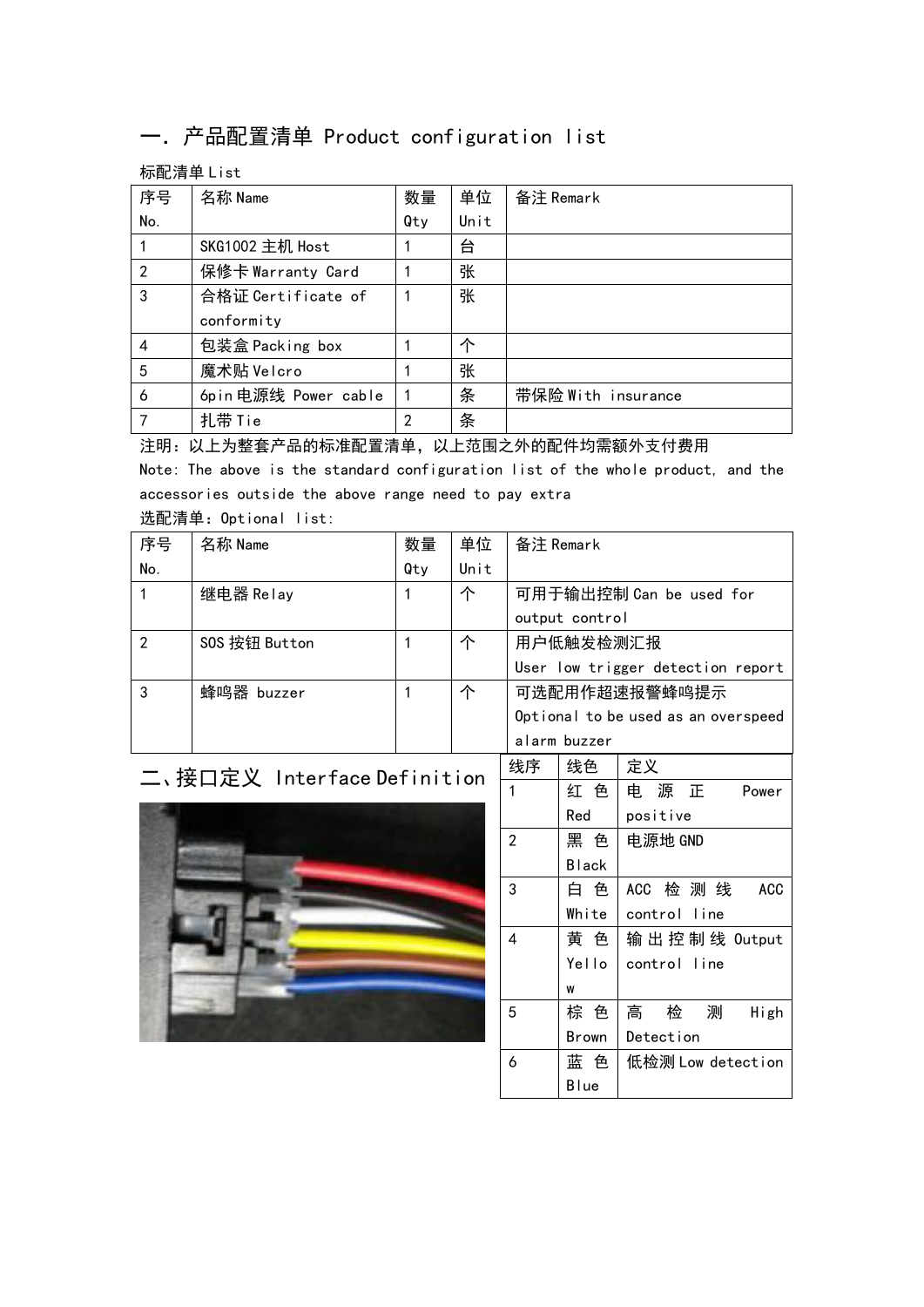|  | 三. 整机参数表 machine parameters |  |
|--|-----------------------------|--|
|  |                             |  |
|  |                             |  |

| 序号             | 项            | 规格参数                                 | 备注                      |
|----------------|--------------|--------------------------------------|-------------------------|
| Numbe          | ltem         | Specification                        | Remark                  |
| r              |              |                                      |                         |
| $\mathbf{1}$   | 工作电压         | DC9-55V                              |                         |
|                | working      |                                      |                         |
|                | voltage      |                                      |                         |
| $\overline{2}$ | 工作电流         | 25mA@12V/省电模式下 10-15mA@12V           | 静止时可以设置省电               |
|                | Working      | 25mA@12V/10-15mA@12V in power        | Power saving can be set |
|                | current      | saving mode                          | when stationary         |
| 3              | 规格尺寸         | 86*60*25mm                           |                         |
|                | Size         |                                      |                         |
| 4              | 定位方式         | 基站定位+GPS 定位                          |                         |
|                | Positioning  | LBS+GPS                              |                         |
|                | Method       |                                      |                         |
| 5              | 定位误差         | 定位误差<10m(CEP95)                      |                         |
|                | Positioning  | 基站定位误差根据所在区间基站密度                     |                         |
|                | error        | Positioning error <10m (CEP95)       |                         |
|                |              | The base station positioning error   |                         |
|                |              | is based on the base station density |                         |
|                |              | in the interval                      |                         |
| 6              | 通讯网络         | GPRS/WCDMA/4G LTE CAT1               |                         |
|                | Network      |                                      |                         |
| $\overline{7}$ | 通讯方式         | <b>TCP</b>                           |                         |
|                | Protocol     |                                      |                         |
| 8              | 工作温度         | $-25$ ° C - 65 ° C                   |                         |
|                | Working      |                                      |                         |
|                | temperature  |                                      |                         |
| 9              | 存储温度         | $-40$ ° C - 85 ° C                   |                         |
|                | Storage      |                                      |                         |
|                | temperature  |                                      |                         |
| 10             | 净重 Net       | 100 <sub>g</sub>                     |                         |
|                | weight       |                                      |                         |
| $11$           | 工作时间         | 0.5h, 静止状态下                          | 3.7V/160mAh             |
|                | working time | 0.5h, in a static state              |                         |

# 四. 产品整机功能表

| 功能项       | 功能说明                               |
|-----------|------------------------------------|
| Functions | Description                        |
| 跟踪定位      | 默认组合条件汇报,组合条件如下:运动 10s 上报一条当前位置信息, |
| Tracking  | 静止 120s 上报,拐弯角度超过 30 度汇报当前位置信息。    |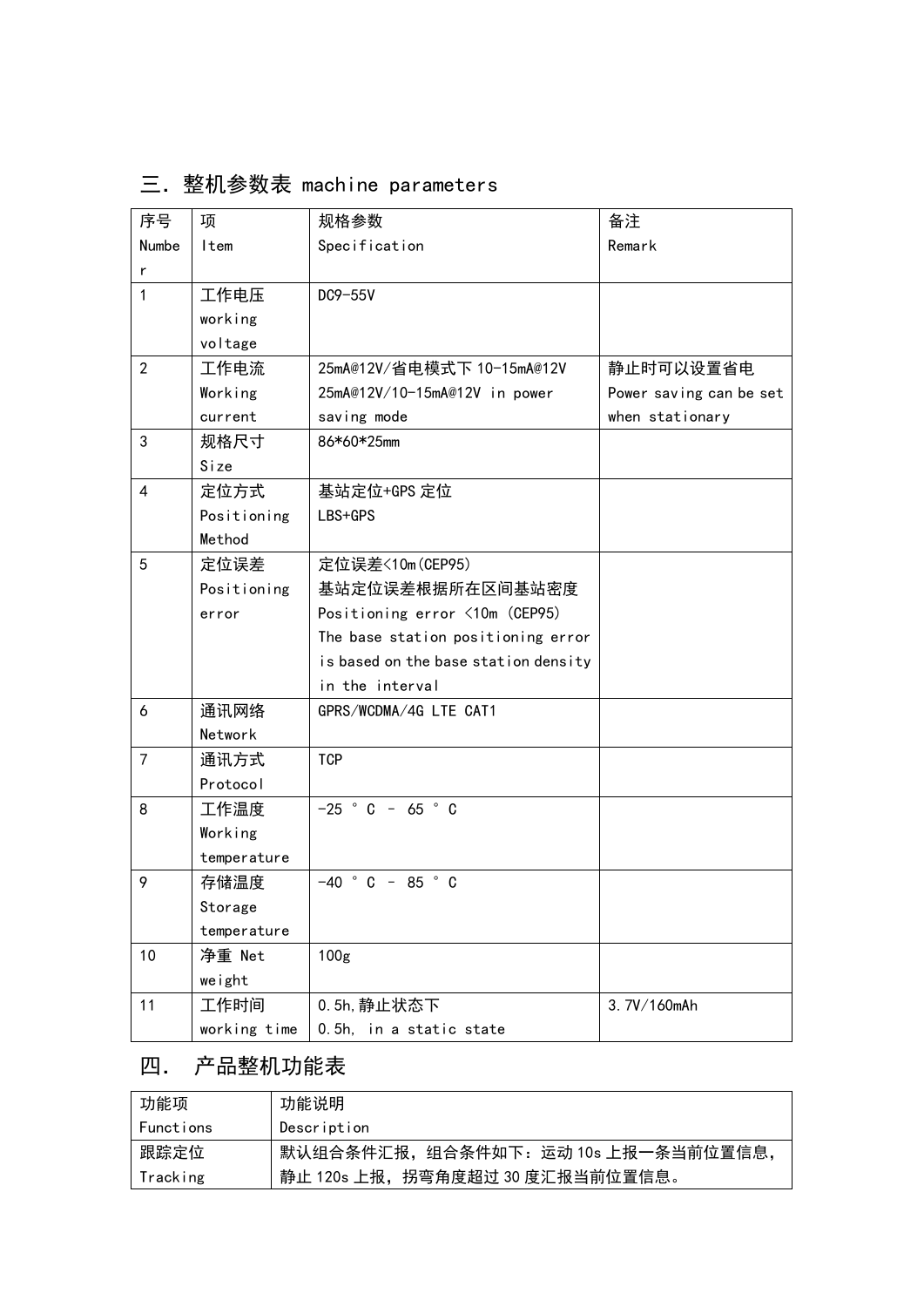|                 | The default combination condition report, the combination           |
|-----------------|---------------------------------------------------------------------|
|                 | conditions are as follows: a piece of current position information  |
|                 | is reported when moving for 10s, reporting for 120s at rest, and    |
|                 | reporting current position information when a turning angle         |
|                 | exceeds 30 degrees                                                  |
| 点火/熄火汇报         | 点火及熄火事件汇报,当发生点火或熄火事件立即上报                                            |
| $I$ gnition /   | Ignition and flameout incident report, when ignition or flameout    |
| flameout report | incident occurs, report immediately                                 |
| 主电掉电报警          | 检测到主电源线断开后,上报当前位置信息及报警信息                                            |
| Main power      | After detecting that the main power cord is disconnected, report    |
| failure alarm   | the current location information and alarm information              |
| 低电压报警           | 检测到主电源电压偏低(12V 下限为 10. 5V,24V 下限为 21V),会上报                          |
| Low voltage     | 当前位置及报警信息.                                                          |
| alarm           | If the main power supply voltage is low (12V lower limit is 10.5V,  |
|                 | 24V lower limit is 21V), the current position and alarm             |
|                 | information will be reported.                                       |
| 超速报警            | 平台设置最大限速值,当 GPS 速度大于设定的值,则上报超速报警提醒。                                 |
| Speeding alarm  | The platform sets the maximum speed limit value. When the GPS speed |
|                 | is greater than the set value, an overspeed alarm will be reported. |
| 油路控制            | 支持平台和短信发送断油及恢复油路操作                                                  |
| Oil circuit     | Support platform and SMS to send oil cut and restore oil circuit    |
| control         | operation                                                           |
| 电子围栏            | 支持进出围栏报警 Support in and out fence alarm                             |
| electric fence  |                                                                     |
| 拖车报警            | 支持 acc 关, 车辆移动超过设定范围报警                                              |
| Trailer alarm   | Support acc off, alarm when the vehicle moves beyond the set range  |
| 盲区补传            | 支持本地存储最后 1000 条位置记录                                                 |
| Blind spot      | Support local storage of the last 1000 location records             |
| make-up pass    |                                                                     |
| 双重定位            | 汇报位置信息包括基站及 GPS 定位信息                                                |
| Dual            | Report location information including base station and GPS          |
| positioning     | positioning information                                             |
| 远程升级            | 支持远程 OTA 终端软件                                                       |
| Remote upgrade  | Support remote OTA terminal software                                |
| 智能省电            | 支持静止模式下关闭 GPS 模块部分休眠省电。                                             |
| Smart power     | Support partial dormancy and power saving by turning off GPS        |
| saving          | module in static mode.                                              |
| 空中配置            | 支持平台及短信对参数的设备和查询                                                    |
| Air             | Support platform and SMS to parameter equipment and query           |
| configuration   |                                                                     |
| AC 检测           | 通过高触发可采集汽车 AC 空调开关或其他高触发状态量                                         |
| AC detection    | High trigger can collect car AC air conditioner switch or other     |
|                 | high trigger state quantity                                         |
| SOS 触发          | 通过低触发可以采集汽车门磁或 S0S 按钮状态                                             |
|                 |                                                                     |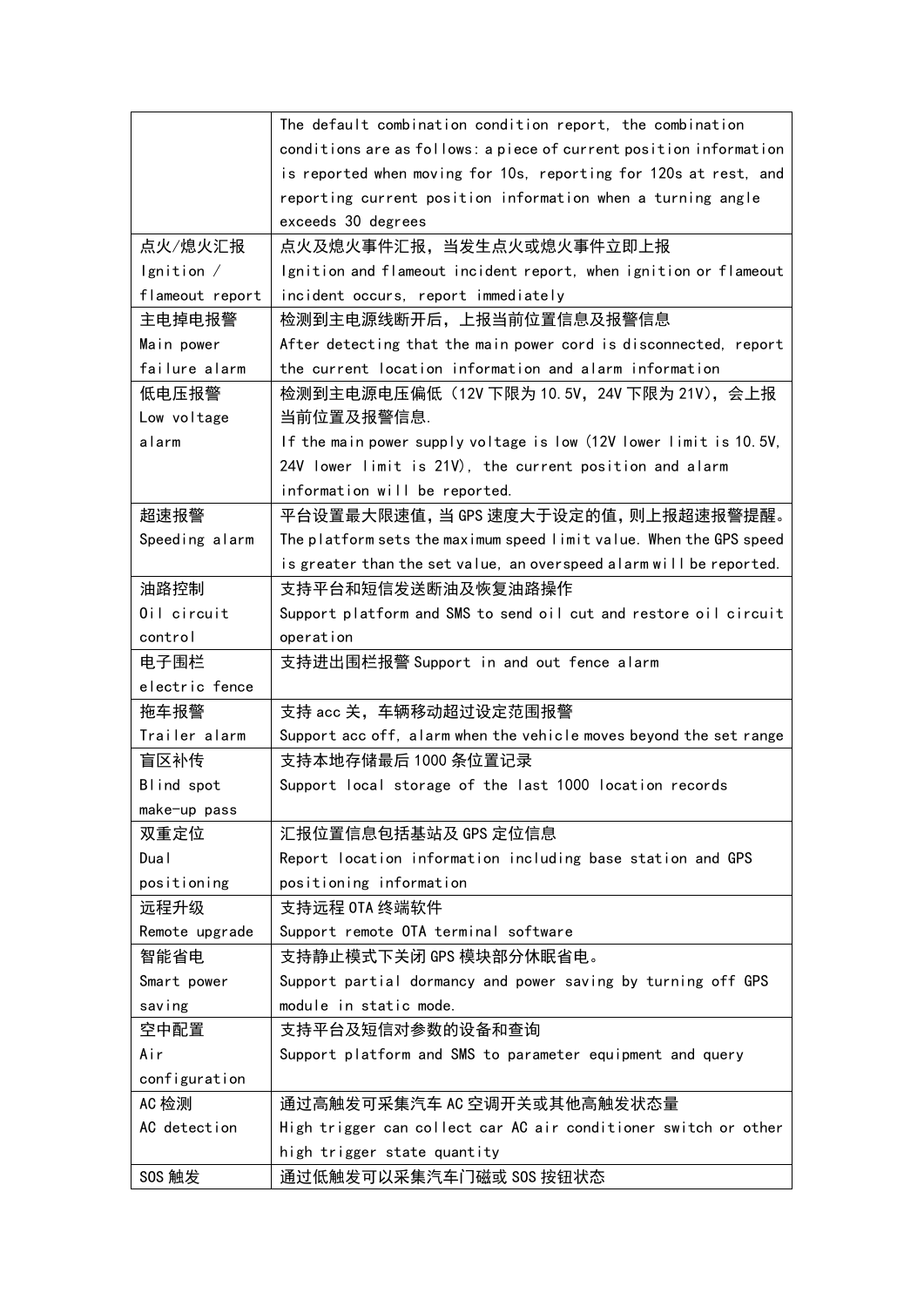| SOS trigger | Low trigger can collect car door sensor or SOS button status      |
|-------------|-------------------------------------------------------------------|
| 蜂鸣提示        | 可选配用于超速报警时,本地提示(和断油电功能不能同时使用)                                     |
| Buzzer      | Optional for overspeed alarm, local prompt (cannot be used at the |
|             | same time as the fuel and electricity function)                   |

## 五. 产品安装操作流程 Product installation process

1 检查产品

查看设备外观是否良好,相关配件是否齐全

1 Check the product

Check whether the appearance of the equipment is good and whether the relevant accessories are complete

### 2 安装 SIM 卡

打开设备将 SIM 卡放入卡座。请避免用力过度损坏卡座,且不要在设备通电的状态进行插拔 SIM 卡的操作, 请确保 SIM 卡具备上网功能 。

2 Install the SIM card

Turn on the device and place the SIM card in the card holder. Please avoid damaging the card holder with excessive force, and do not insert or remove the SIM card when the device is powered on. Make sure that the SIM card has Internet access.

#### 3 选择终端安装位置

防水:应选择不易进水的位置确保持终端的干燥,要注意远离空调出风口以防在温差变化时, 有冷凝水积聚在终端内部严重影响产品的使用寿命。

防震:终端不能悬空安装在长期振动较大位置。

防干扰:终端应远离车内影音和对讲等电子设备,防止传导干扰和辐射干扰。

3 Select the terminal installation location

Waterproof: Choose a location that is not easy to enter water to ensure that the terminal is dry, and pay attention to stay away from the air outlet of the air conditioner to prevent condensation water from accumulating in the terminal when the temperature difference changes, which will seriously affect the service life of the product.

Anti-vibration: The terminal cannot be installed in the air in a location with long-term vibration.

Anti-interference: The terminal should be far away from electronic equipment such as audio-visual and intercom in the car to prevent conduction interference and radiation interference.

4 观察指示灯确认设备工作常

4 Observe the indicator light to confirm that the equipment is working